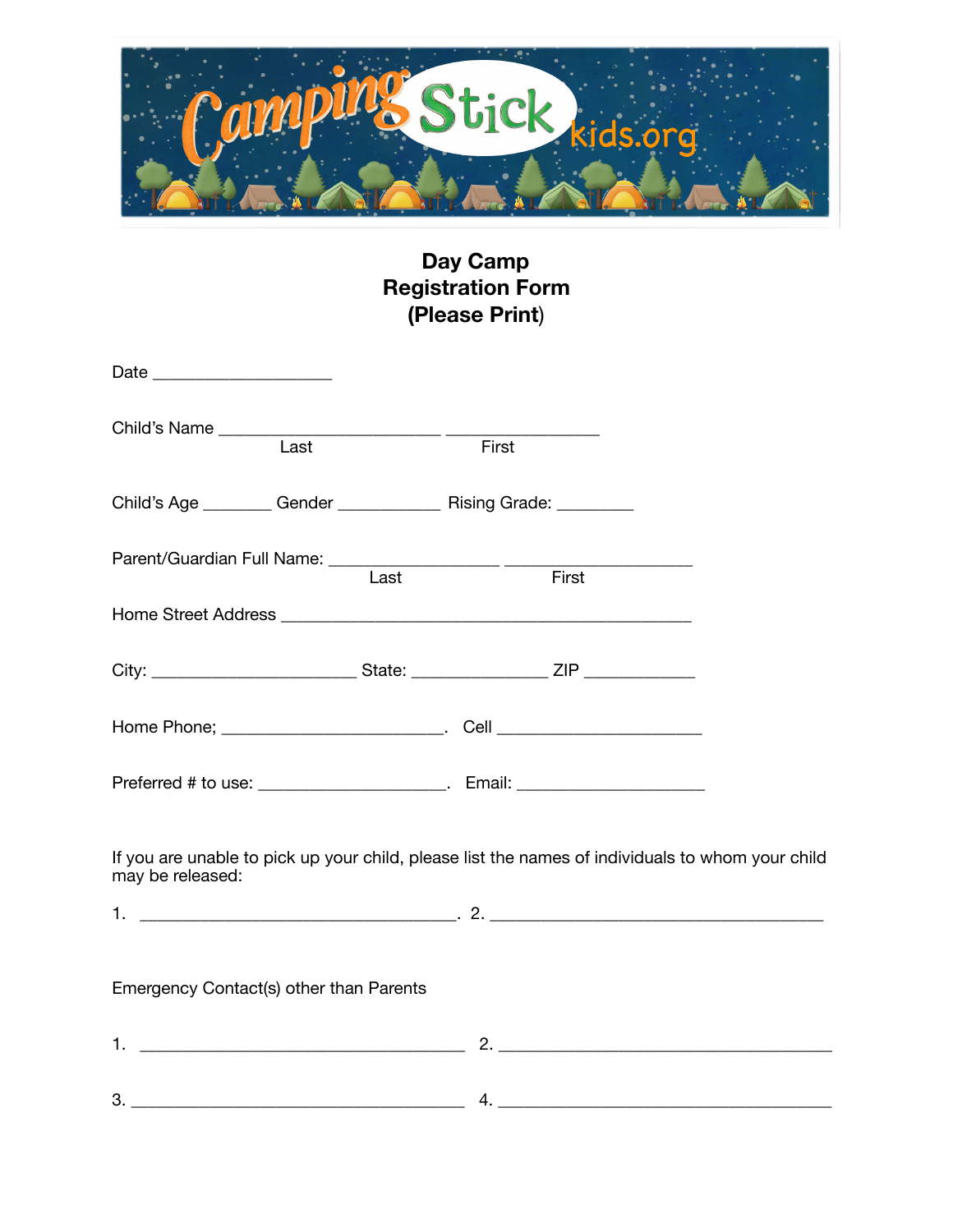

## **Health Information & History & Permission Form This form is to be filled out by a parent or legal guardian of the camper.**

| Is the camper covered by family medical/hospital insurance? Yes _____. No______                            |  |  |  |  |  |
|------------------------------------------------------------------------------------------------------------|--|--|--|--|--|
|                                                                                                            |  |  |  |  |  |
|                                                                                                            |  |  |  |  |  |
|                                                                                                            |  |  |  |  |  |
|                                                                                                            |  |  |  |  |  |
|                                                                                                            |  |  |  |  |  |
| Copy of Insurance card front and back required                                                             |  |  |  |  |  |
| Allergies:<br>Type of allergy: __________________________________. Describe the reaction and management of |  |  |  |  |  |
|                                                                                                            |  |  |  |  |  |
| Recent exposure to contagious disease? Yes_____ No ______ If yes, please describe:                         |  |  |  |  |  |
|                                                                                                            |  |  |  |  |  |
| Describe the dosage and frequency of administration ____________________________                           |  |  |  |  |  |
|                                                                                                            |  |  |  |  |  |
|                                                                                                            |  |  |  |  |  |

Please describe any other health or medical concern or any other restriction to activity (use the back of this page if necessary)

Please keep in mind this is FARM CAMP. There will be hay, grass, mud, hikes in the woods, bugs and heat. If you feel your child is unable to handle any of these things due to a medical or emotional issue please refrain from sending them to Farm Camp.